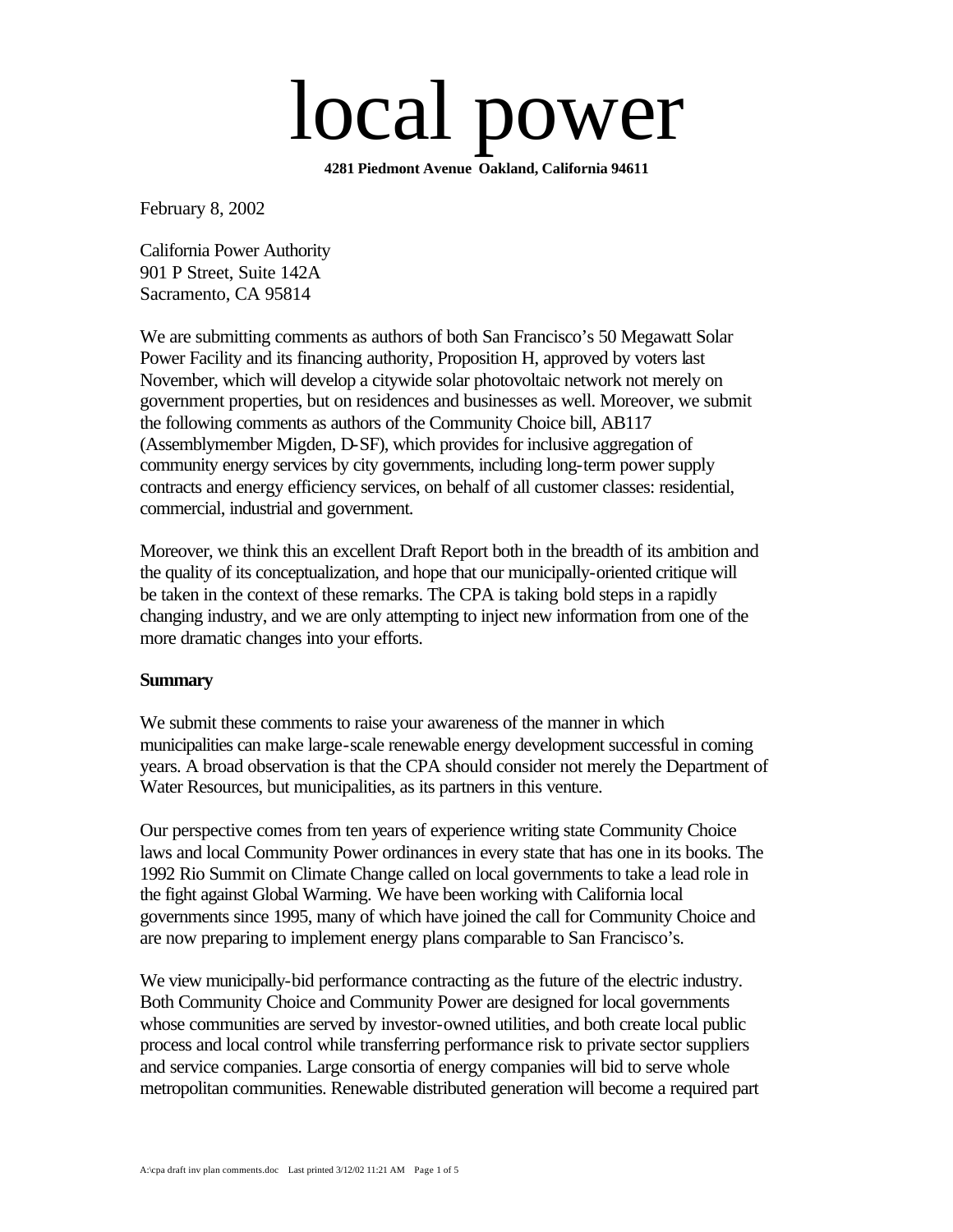of a community's power supply much as recycling has become a required component of municipal and county garbage collection.

We applaud the Draft Investment Plan's declaration calling for "clean-growth" strategy with an "aggressive investment in energy efficiency and renewable energy resources*"*  and are heartened to see the CPA's goal of 8000 MW of new capacity by 2006 in its Draft Investment Plan. Clearly, the CPA is determined to re-establish California as a national and world leader in promoting energy sustainability.

We hope the CPA will recognize the importance of California local governments in making its programs successful. In particular, we ask that you consider municipalities not merely as electricity customers but as **community aggregators** with their own revenue bond authority, and avoid misguided policies that inadvertently disaggregate communities.

# **The Draft Plan Needs and Updated Concept of Municipal Aggregation**

As a broad observation, the Draft Report's definition of "Government Aggregation" is often too narrow, reflecting the pre-San Francisco Proposition H, pre-Community Choice world of Direct Access in which a local government was merely another customer, apart from the people and businesses in its jurisdiction.

An example of the old paradigm's presence in the Draft Plan is the year 2000 Local Government Commission study cited in the Plan indicating that 200 MW of photovoltaics could cost-effectively be installed on municipal buildings and an additional 1500 MW on schools via an aggregated purchase/installation program.<sup>1</sup> The contractual separation of municipal and school buildings from their surrounding communities reflects the old, pre-San Francisco, pre-Community Choice paradigm in which local governments attend merely to their own facilities rather than representing the community as a whole. The idea of "aggregating" local government buildings scattered throughout the state reflects the economic error of Direct Access by ignoring the natural efficiency of local community aggregations that include all customer classes: residential, commercial and government.

We want to impress on you the importance of a regional, community-based approach to renewable resource development rather than the bureaucracy-based approach (innocently) implied in the Local Government Commission's study. Certainly, schools and public buildings should host installations, but they are community resources that should be developed *in conjunction with* their communities, not separately. The danger in continuing in this manner today is that programs based on this kind of thinking in effect cherry pick government facilities (which are cheaper to build anyway) from their surrounding communities. We advise strongly against such an approach.

 1 Christy Herig, National Renewable Energy Laboratory, "Assessing Rooftop Solar-Electric Distributed Energy Resources for the California Local Government Commission", October 2000.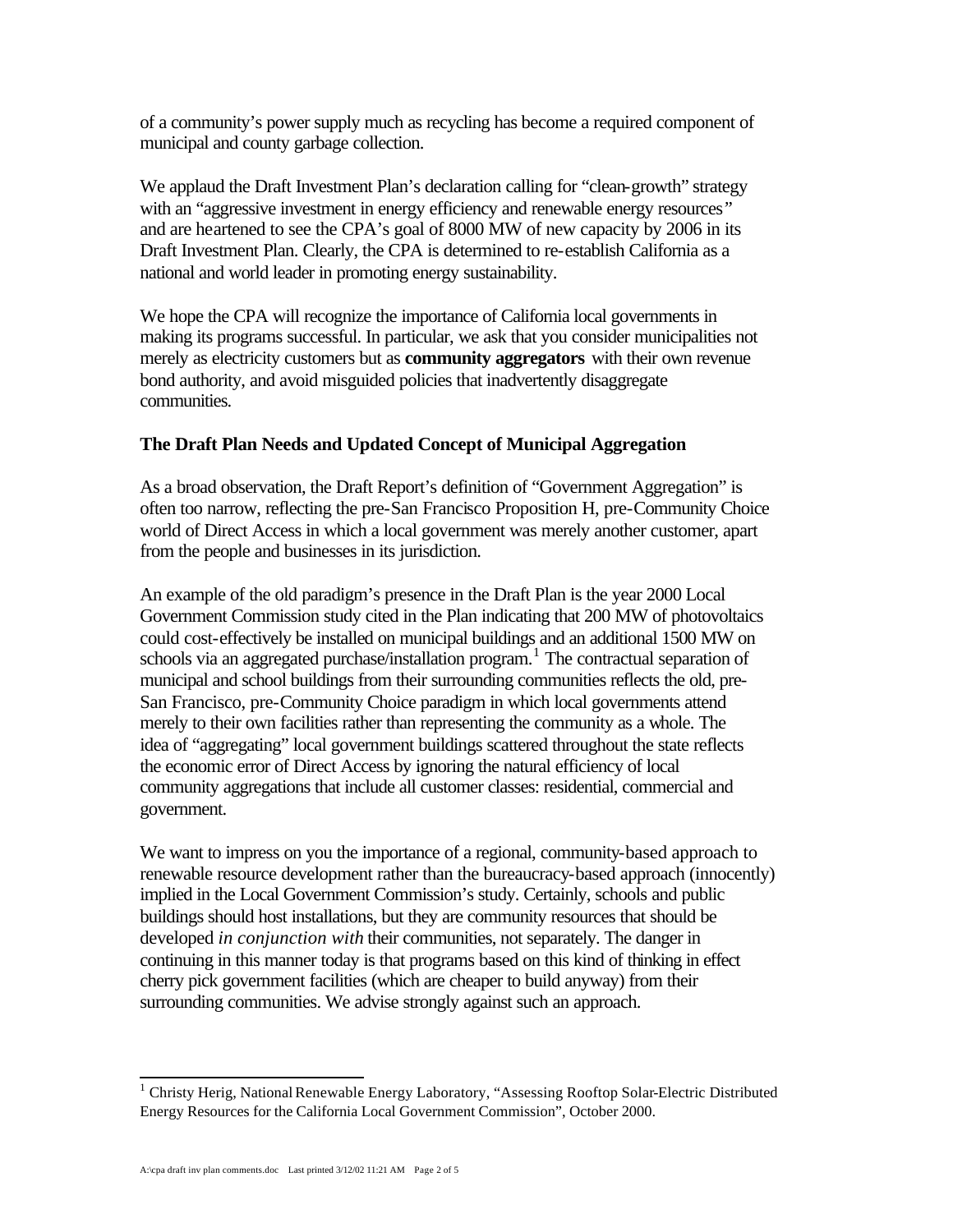#### **Partnership with San Francisco**

We welcome the idea of a "Photovoltaic Partnership with the City of San Francisco" suggested in the Draft plan. The CPA and the City could indeed combine resources to commercialize solar power, and this could ostensibly include "the CPA's bulk procurement program and sharing experiences." (p. 27)

The wisest goal of such a partnership is to learn *how best* the CPA should enter into partnerships with municipalities whose communities are served by investor-owned utilities. Local Power would like to work closely with the CPA to ensure harmonization of efforts and standardization of contracts.

#### **Municipalities Can Establish a Market**

A key role that municipalities can play with respect to the CPA'a plan is to help secure revenue streams. As the Draft Report indicates, "there are, at present, two major impediments to grid renewable projects. The first is the lack of a wholesale market, either through long-term bilateral contracts or active bidding in short-term markets" (p. 17). Municipalities like San Francisco will enter into long-term bilateral contracts between energy contractors and their communities.

#### **Municipalities Can Establish Revenue Security**

The same municipal contribution applies to facilitating customer financing repayment. Earlier, the Draft indicates, "another key to successful implementation is the quality of credit support behind any financing. One key is a creditworthy buyer of any grid level power. A second key is the use of the utility bill and other mechanisms that provide major lenders a level of confidence in the repayment of consumer and business loans." (p.5)

It appears that the Draft Plan limits its conceptualization of "Customer financing repayment via utility bills" to investor-owned utilities. *"*CPA is exploring an option for customers to repay their loans via utility bills. This will require the cooperation of distribution utilities and their regulatory bodies (PUC or public power boards)." (p. 27) In another section the Draft Plan suggests that the Department of Water Resources might contract for the power, placing it in the rate base, and that these contracts could later be assignable to the investor-owned utilities when their credit is restored.

This conceptualization ignores the example being established by San Francisco. City governments are the most appropriate institutions to play the role that is being sought here. First, even without a Community Choice law, most city governments already have revenue bond authority. Second, lease contracts with residential, commercial and government end use customers can provide the repayment security the CPA is seeking. Finally, if Community Choice is enacted, cities will also have the ability to use utility bills to repay systems, making customer financing repayment possible through a state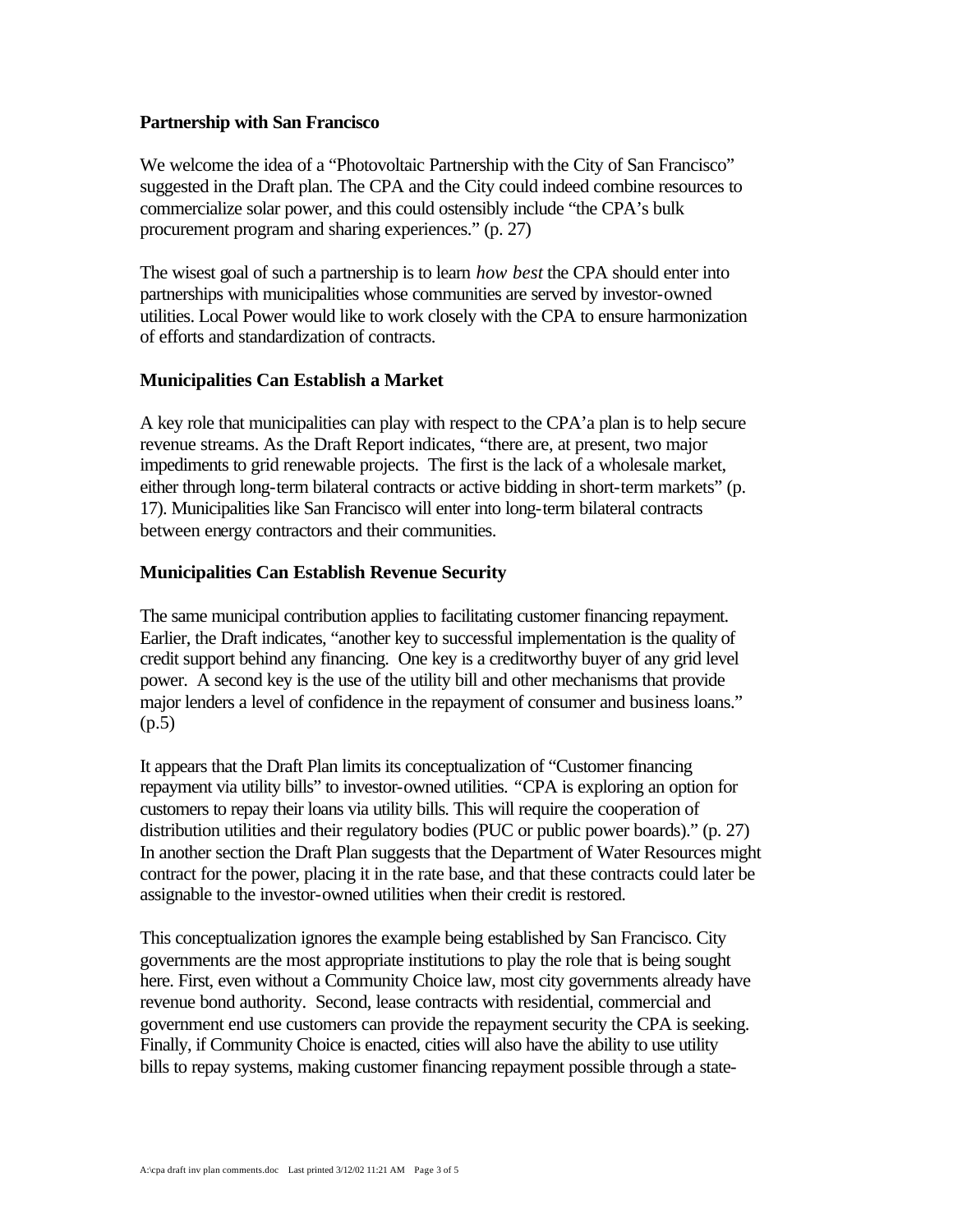local partnership. Again, we are eager to work with the CPA to help develop its relationship to city governments in this crucial area of public policy.

## **Green Pricing Already Failed**

We are concerned to see the Draft Plan indicate that "legislation or CPUC rulings could require utilities to offer green pricing programs to their customers. CPA could act as the broker or supplier of the renewable power for this program." (p. 18) Green pricing failed as a policy during California's deregulation law, and should not be counted among significant opportunities for CPA power. Even with hefty marketing efforts from green power companies like Green Mountain Power, after three years of Direct Access, green pricing counted for less than one percent of the power sold in California; of this, more than half was purchased by local governments for their facilities. The only way to establish support for the scale of green energy investment sought by the CPA is through a public process, not individual customer choice.

## **Financial Partnerships:**

The report indicates that the CPA expects over the next five years to leverage its \$5 billion of bond authority with at least \$2-5 billion, or as much as \$8-12 billion of financing for implementing the plan, from the private sector and other public organizations with co-financing such as the Federal National Mortgage Association (FNMA), some power project developers and several private financial institutions." (p.5)

Again, municipalities appear to be ignored where they should be emphasized. Most California municipalities have lower interest revenue bond financing authority already in place, and should certainly be put at the top of this list.

# **Performance Guarantees/Warranties 5 Years?**

We are concerned at the weak performance guarantee standards implied in the report; *"*The joint CPA/Department of General Services (DGS) RFB process seeks volume pricing on standard sets of high-quality distributed generation technology. The bids require five-year performance warranties and service agreements; a longer-term performance guarantee pooled-risk arrangement can increase the likely investment in such technologies." (p.16)

First, state of the art warranties in the PV industry last 20 years, not 5. Furthermore, it is critical for the establishment of revenue security on any system that warranty periods last at least as long as an installation's financial life.

On this note, the Draft Report's recommendation that its programs involve "financing or leasing at longer than typical commercial terms to produce monthly costs competitive with business-as-usual equipment and retail energy rates (e.g. for non-residential distributed generation and residential solar) (p.16) implies longer-term financing contracts which would imply lengthier warranties or service agreements.